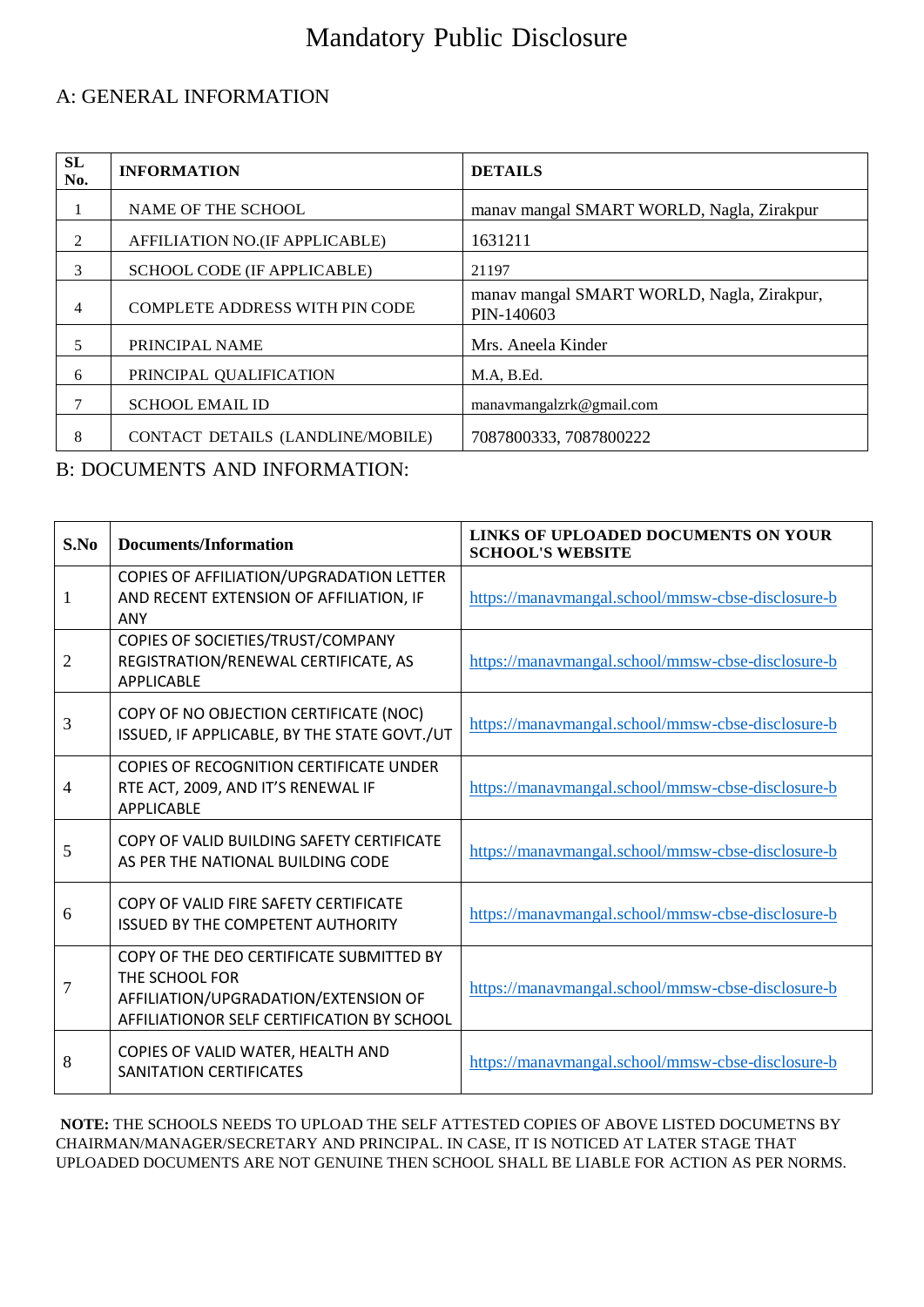#### C: RESULT AND ACADEMICS:

| SL No. | DOCUMENTS/INFORMATION                                                                                        | LINKS OF UPLOADED DOCUMENTS ON YOUR<br><b>SCHOOL'S WEBSITE</b> |
|--------|--------------------------------------------------------------------------------------------------------------|----------------------------------------------------------------|
|        | FEE STRUCTURE OF THE<br><b>SCHOOL</b>                                                                        | https://manaymangal.school/mmsw-cbse-disclosure-c              |
|        | ANNUAL ACADEMIC<br><b>CALANDER</b>                                                                           | https://manavmangal.school/mmsw-cbse-disclosure-c              |
| 3      | LIST OF SCHOOL MANAGEMENT<br><b>COMMITTEE (SMC)</b>                                                          | https://manavmangal.school/mmsw-cbse-disclosure-c              |
| 4      | <b>LIST OF PARENTS TEACHERS</b><br><b>ASSOCIATION (PTA) MEMBERS</b>                                          | https://manavmangal.school/mmsw-cbse-disclosure-c              |
| 5      | <b>LAST THREE-YEAR</b><br><b>RESULT OF THE</b><br><b>BOARD</b><br><b>EXAMINATION AS</b><br>PERAPPLICABLILITY | https://manavmangal.school/mmsw-cbse-disclosure-c              |

### D: STAFF (TEACHING):

| SL No. | <b>INFORMATION</b>                                             | <b>DETAILS</b>                                                                                  |  |
|--------|----------------------------------------------------------------|-------------------------------------------------------------------------------------------------|--|
|        | <b>PRINCIPAL</b>                                               | Mrs. Aneela Kinder                                                                              |  |
|        | TOTAL NO OF TEACHERS<br><b>PGT</b><br><b>TGT</b><br><b>PRT</b> | 83<br>28<br>55                                                                                  |  |
| 3      | <b>TEACHERS SECTION RATIO</b>                                  | 1.5                                                                                             |  |
| 4      | DETAILS OF SPECIAL EDUCATIOR                                   | Ms.Hitakshi<br>B.ED. LEARNING DISABILITY,<br>CROSS DISABILITY INCLUSION,<br><b>SIS WORKSHOP</b> |  |
| 5      | DETAILS OF COUNSELLOR AND WELNESS TEACHER                      | Dr.Latika<br><b>BAMS</b>                                                                        |  |

# RESULT CLASS: X

| <b>SL.NO</b> | <b>YEAR</b> | NO OF<br><b>REGISTRED</b><br><b>STUDENTS</b> | NO.OF<br><b>STUDENTS</b><br><b>PASSED</b> | <b>PASS</b><br><b>PERCENTAGE</b> | <b>REMARKS</b> |
|--------------|-------------|----------------------------------------------|-------------------------------------------|----------------------------------|----------------|
|              | 2020        | 87                                           | 87                                        | 100%                             |                |

### RESULT CLASS: XII

| <b>SL.NO   YEAR</b> | <b>NO OF</b><br><b>REGISTRED</b><br><b>STUDENTS</b> | NO.OF<br><b>STUDENTS</b><br><b>PASSED</b> | <b>PASS</b><br><b>PERCENTAGE</b> | <b>REMARKS</b> |
|---------------------|-----------------------------------------------------|-------------------------------------------|----------------------------------|----------------|
| . .                 |                                                     |                                           |                                  |                |